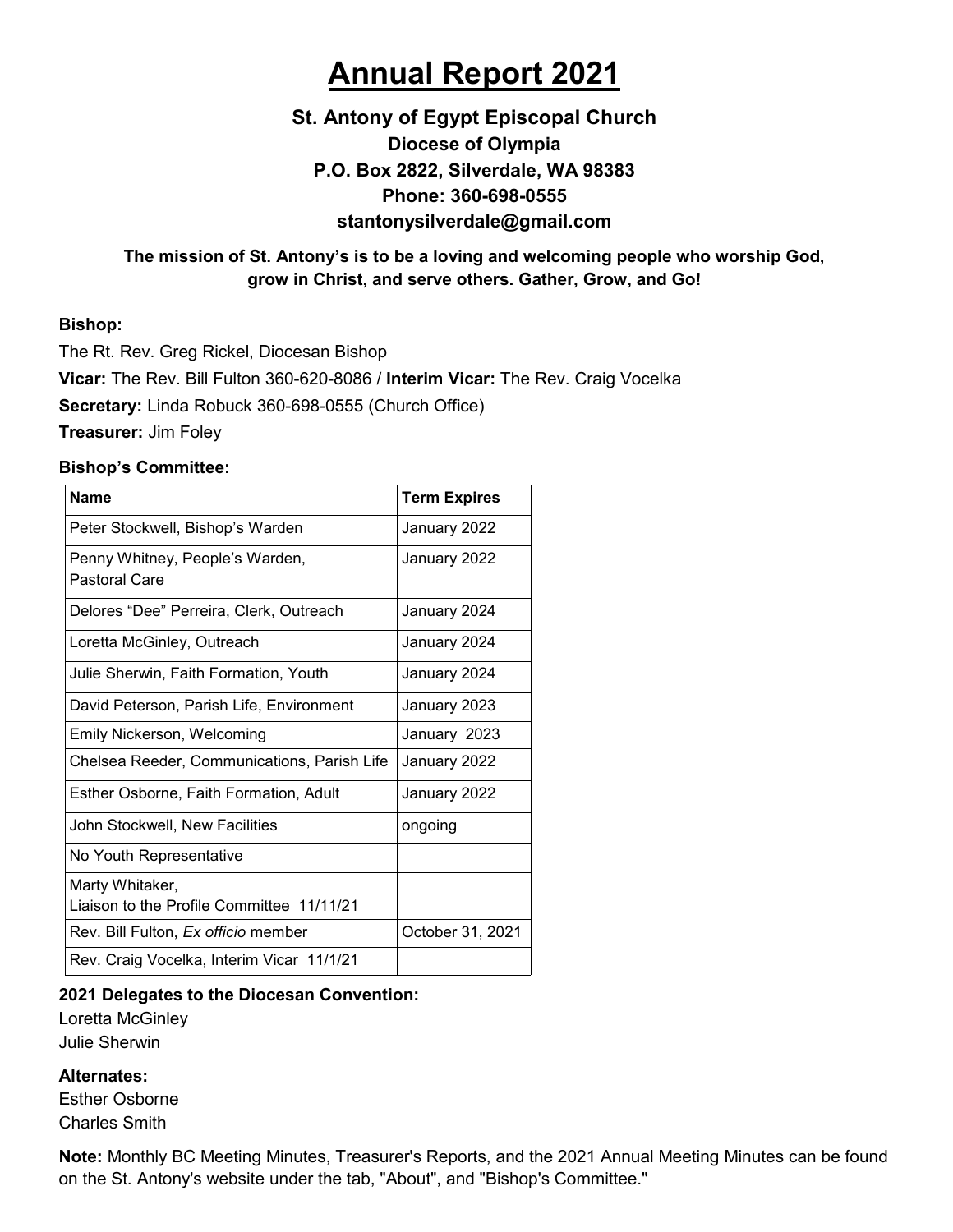## **Table of Contents**

| <b>Bishop's Committee Reports</b>         |  |
|-------------------------------------------|--|
|                                           |  |
|                                           |  |
|                                           |  |
|                                           |  |
|                                           |  |
|                                           |  |
|                                           |  |
| Parish Life …………………………………………………………………………9 |  |
|                                           |  |
|                                           |  |
|                                           |  |
|                                           |  |
|                                           |  |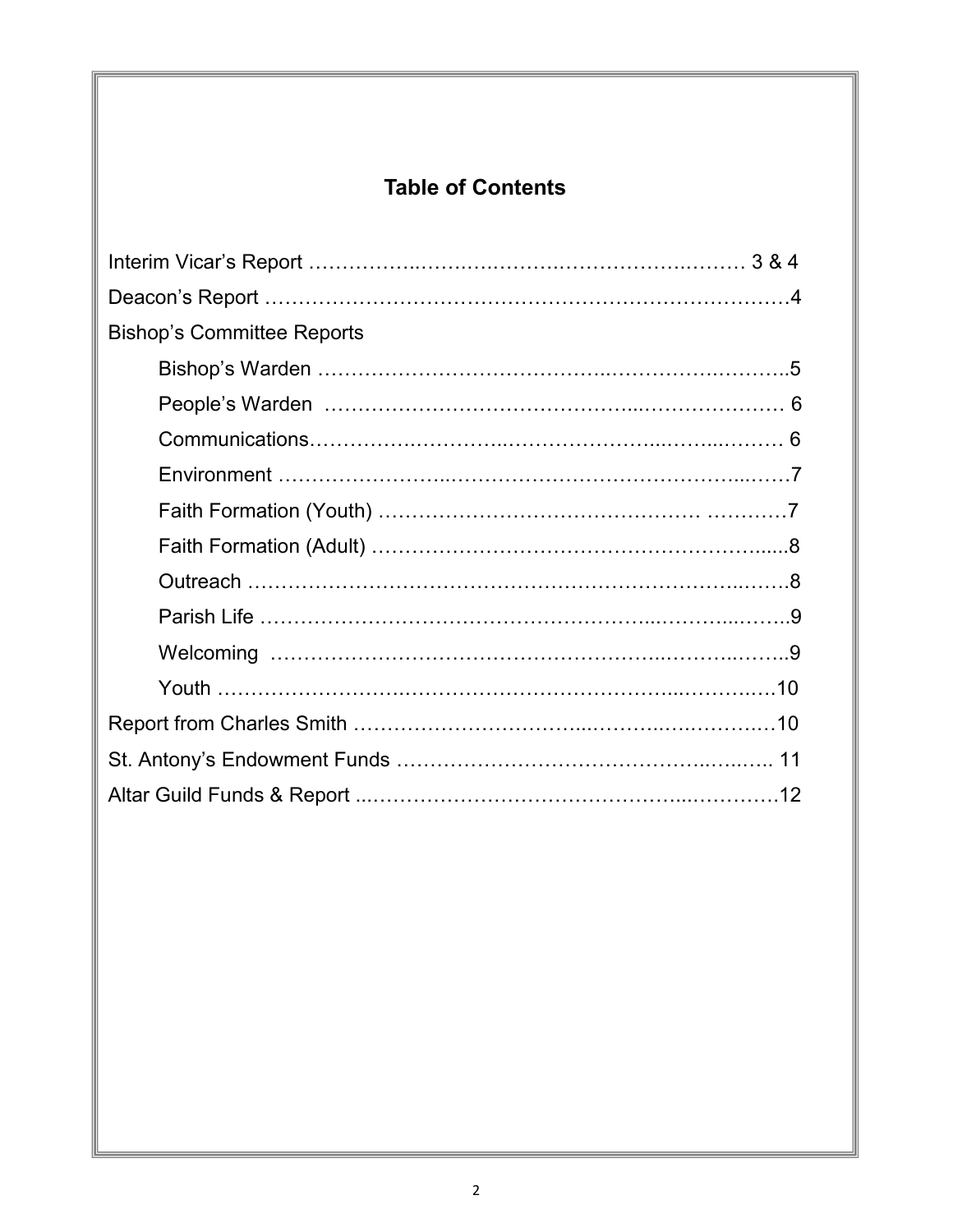#### **Interim Vicar's Report for the year 2021 - Rev. Craig Vocelka**

Dear Beloved of St. Antony's,

First and foremost, I want to thank you for placing your trust in me to serve as the Interim Vicar during this transition phase in the life of St. A's.

Transitions in congregations are always a unique time, this is the third congregation I have helped with during their time of calling a new priest; but the first where it has been a full-time, long term (more than 3 months) call. Having been a bi-vocational priest until last fall, this is also the first time I've served in a full-time capacity. I am currently in the middle of completing training offered by the Interim Ministry Network to be an Intentional Interim Minister. In this training, I am learning about how we deal with change and specifically how congregations work through this process on multiple levels. In our diocese, the interim priest does not have input to the process; yet as your spiritual leader, I am here to help you both on a corporate (as much as I am permitted) and individual level as you, as we, go through this time.

As I look back on the past few months, I feel good about where we are. While I'm still trying to figure out all the technical/internet aspects of the job, I am getting more and more comfortable in my role and hopefully better communicating with you.

We had two wonderful celebrations in the fall – Fr. Bill's retirement dinner and the Stewardship gathering with Bishop Rickel.

Advent was a wonderful season; it was truly one of hope and anticipation and was a reminder to me that this coming year is an Advent in the history of St. Antony's as we wait (and work together) in joyful anticipation of the calling of your next 'stable' vicar. I ask each of you to be open, honest, and responsive to any request from the Profile or Search Committees that may come in the weeks and months ahead.

I am so thankful that we were able to gather in person for our celebration of the Nativity. I thought it was beautiful service and I thank everyone who helped make it so. I especially want to thank Gail and Mark, Ruth and Darrow, Heather, and Deacon Bill who all put up with my crazy ideas for decorating the church. I also want to thank Joann for all her ideas and help with the music.

And then we were singing *I'm Dreaming of a White Day After Christmas* … and then we saw the beginning of the Omicron variant. As I write this, we are back to online only services in a cautionary measure to make sure that no one gets ill by attending church in person. There is no doubt that this is hard, the isolation is taking a toll on all of us but, once again, as I look at the numbers and read the current literature in the medical journals, I know this is the right thing for this time. The hopeful news is that this surge should be short lived by the prediction models [Omicron surge may peak in January, models predict \(beckershospitalreview.com\)](https://www.beckershospitalreview.com/public-health/omicron-surge-may-peak-in-january-models-predict.html?origin=BHRE&utm_source=BHRE&utm_medium=email&utm_content=newsletter&oly_enc_id=5445B0809612G8Y) . Hopefully we will be once again meeting in person by the time you are reading this for the Annual Meeting.

Finally in reflection, we finished the year financially in a deficit. I am sure this will be addressed in other reports, but I cannot over stress the importance of your continued support of St. Antony's during these most unusual times. While we are having to do things a little differently, the bills – mortgage, utilities, salaries, -- keep coming in the usual and regular manner. Please continue to be as generous as you possibly can.

There are three people I must name to thank for all they've done to help. Linda Robuck who has patiently answered all my questions and kept me on track. Guy Fulton who has done so much to keep us connected with each other through his mastery of sending our worship services out to the world. And finally to Deacon Bill for his support and help on so many levels.

Living in hope, I look forward to the coming months. I look forward to once again having you back in church as we celebrate God's unconditional love for each of us. I anticipate the day we return to holding coffee hour outside in the beautiful pavilion surrounded by nature.

*(Continues on next page)*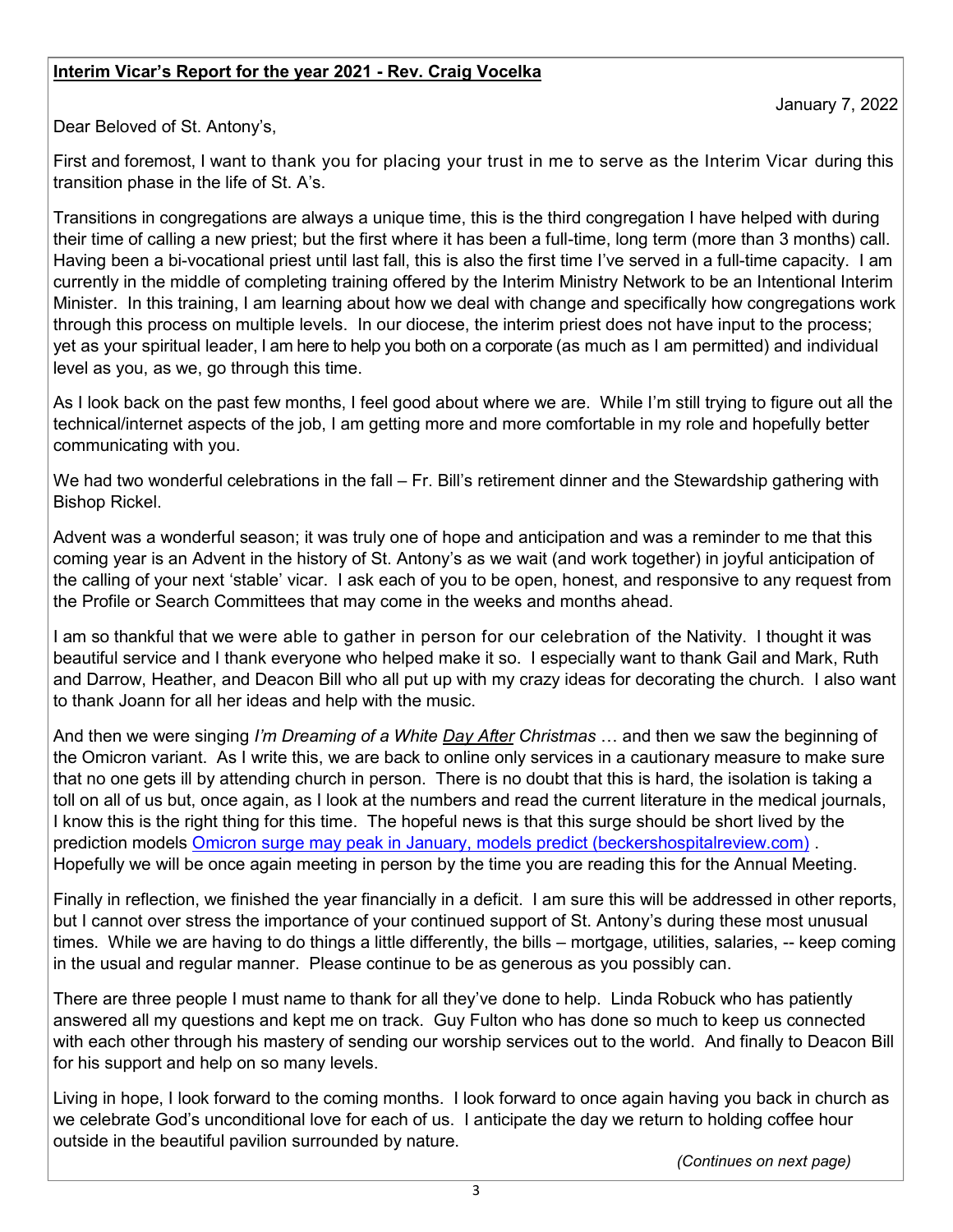God is good and the promise of always being with us is one we must never forget. As we move into the future let us always be thankful for this wonderful family of St. Antony's Episcopal Church. Let us grow, not only in our love of God, but in our knowledge of God's unconditional love for each and every one of us.

Again, thank you for allowing me to be your priest and for your trust in and your patience with me.

With love, with prayers, and with blessings,

*fr. craig*

#### **Deacon's Annual Report for the year 2021 - Bill Thaete**

It has been an honor and privilege to serve as your deacon for the past year. It has been a strange period of time with the pandemic, Fr. Bill's retirement and serving in an empty church for part of the year before being able to reopen. This experience has opened my eyes to the blessings we have as a community. I am looking forward to seeing everyone in 2022.

Yours in Christ,

*The Rev. Bill Thaete, Deacon*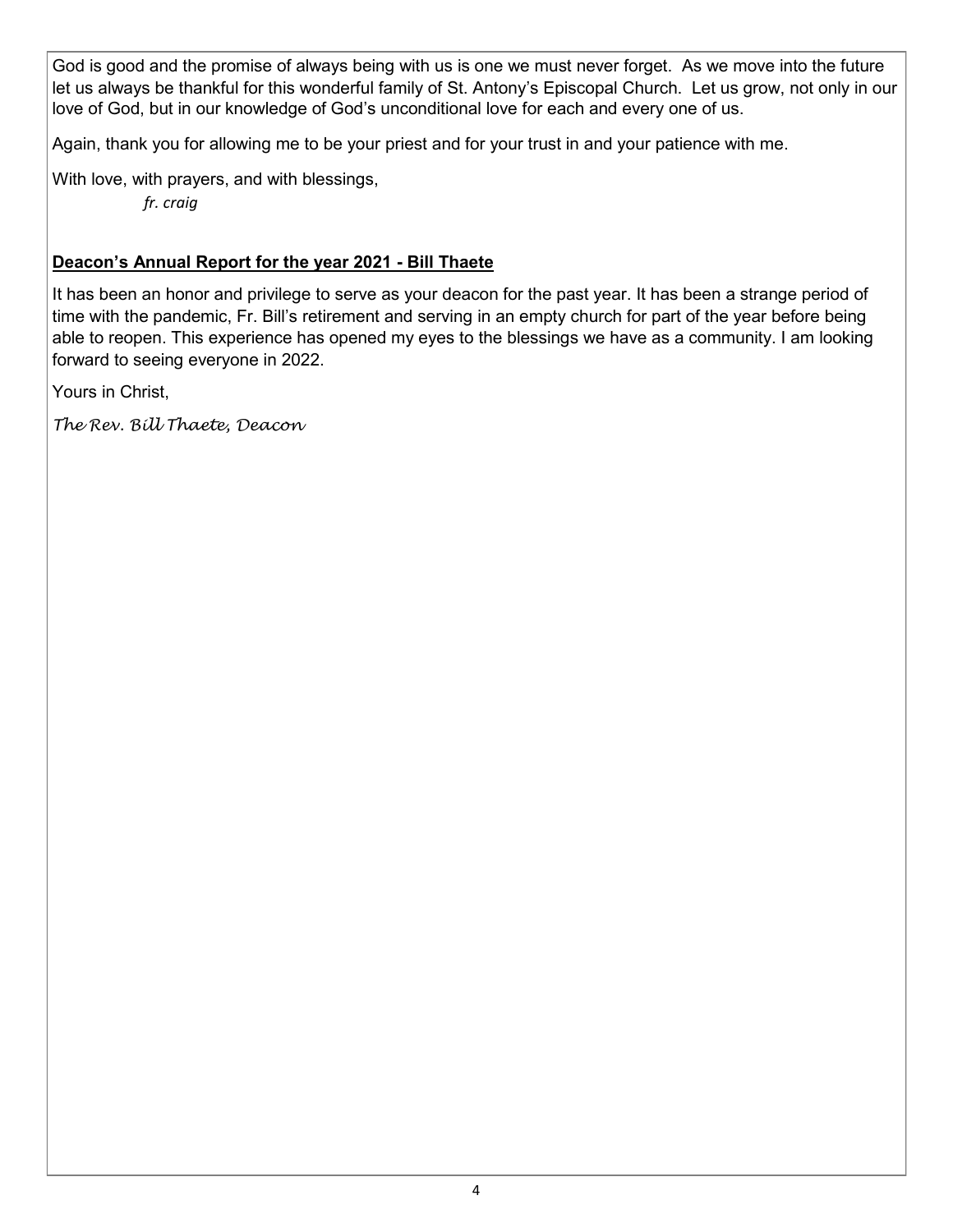#### **Bishop's Warden Report for the Year 2021 - Peter Stockwell**

#### **Commission Description:**

**Oversees the smooth operations of the church through regular consultation with the Vicar; is aware of the work of parish commissions and Diocesan events; actively participates in church functions such as welcoming visitors, making announcements and rotating attendance at both services.**

This past year traversed a turbulent sea as we at St. Antony's endured the second year of closure because of Covid – 19. Guy Fulton and Bill Fagan provided the needed expertise to broadcast services through Facebook. We did return to welcoming parishioners and continued through the rest of the year wearing masks and distancing ourselves. Coffee hour was under the Pavilion while the weather cooperated. As Autumn commenced, we moved indoors and felt safe to interact until the Omicron variant compelled us to close the doors again in January 2022.

Other events at St. Antony's occurred through Zoom. At the beginning of the year, before opening the doors to our congregation, we had a coffee hour after the church service, a virtual Shrove Tuesday dinner, BC meetings, and committee meetings.

The budget ended the year in the red again, but the pledging was consistent, and our mission is solvent. The Stewardship dinner and message were clear. Bishop Rickel presented a positive theme from which our mission can and will promote the love and support we have for this church family and our community. Time, talent, and treasure provide the necessary ingredients for continuing God's work in Kitsap.

In May we participated in a joint service with New Fellowship. Father Bill joined the pastors at their church for a Facebook service. On Mother's Day, May 9, Father Bill and I expected opening the church for us to gather. Masking and distance protocols along with a sign-in sheet for tracing were implemented.

In March, I learned that Father Bill planned to retire at the end of September. The search for the next vicar began although an official announcement was not made until later in the summer. Bill and I met to write the Letter of Separation with guidance from Rev. Canon Arienne Davison. After Bill's announcement, I asked members of the congregation to become members of the two committees needed for a search. People willingly accepted. The need for an interim vicar prompted me to seek Rev. Craig Vocelka. After conversations with Canon Davison and Craig, a Letter of Acceptance (LofA) was proffered, and Craig agreed to become the interim through 2022. If needed after the year is finished, negotiations to continue may prompt an amendment to the LofA, or the search for another interim may commence. If our search for a permanent vicar is successful before the end of the year, Craig's LofA will terminate as of the date of the Letter of Acceptance with our next vicar.

Our building was closed to services after Christmas because the Omicron variant was rampant in Kitsap County. We have stayed the course, though, and we will prevail as 2022 continues to march us on through the year. Our faith in God and Jesus Christ and the Holy Spirit guides us to stay a strong family and community lighthouse. We have attracted new members who feel the warmth of our love for each other.

At the same time, we have sent several members of the family to their heavenly reward, we have joined members in Holy matrimony, we have engaged in a retirement dinner for Father Bill and held our stewardship dinner. As this next year continues, we can hold with the idea that St. Antony of Egypt Episcopal is a thriving and growing mission strengthened by the Holy Spirit and the continuing support for each other.

I was blessed to serve as the Bishop's Warden during trying times. Thank you for being a wonderful church family.

Peter Stockwell Bishop's Warden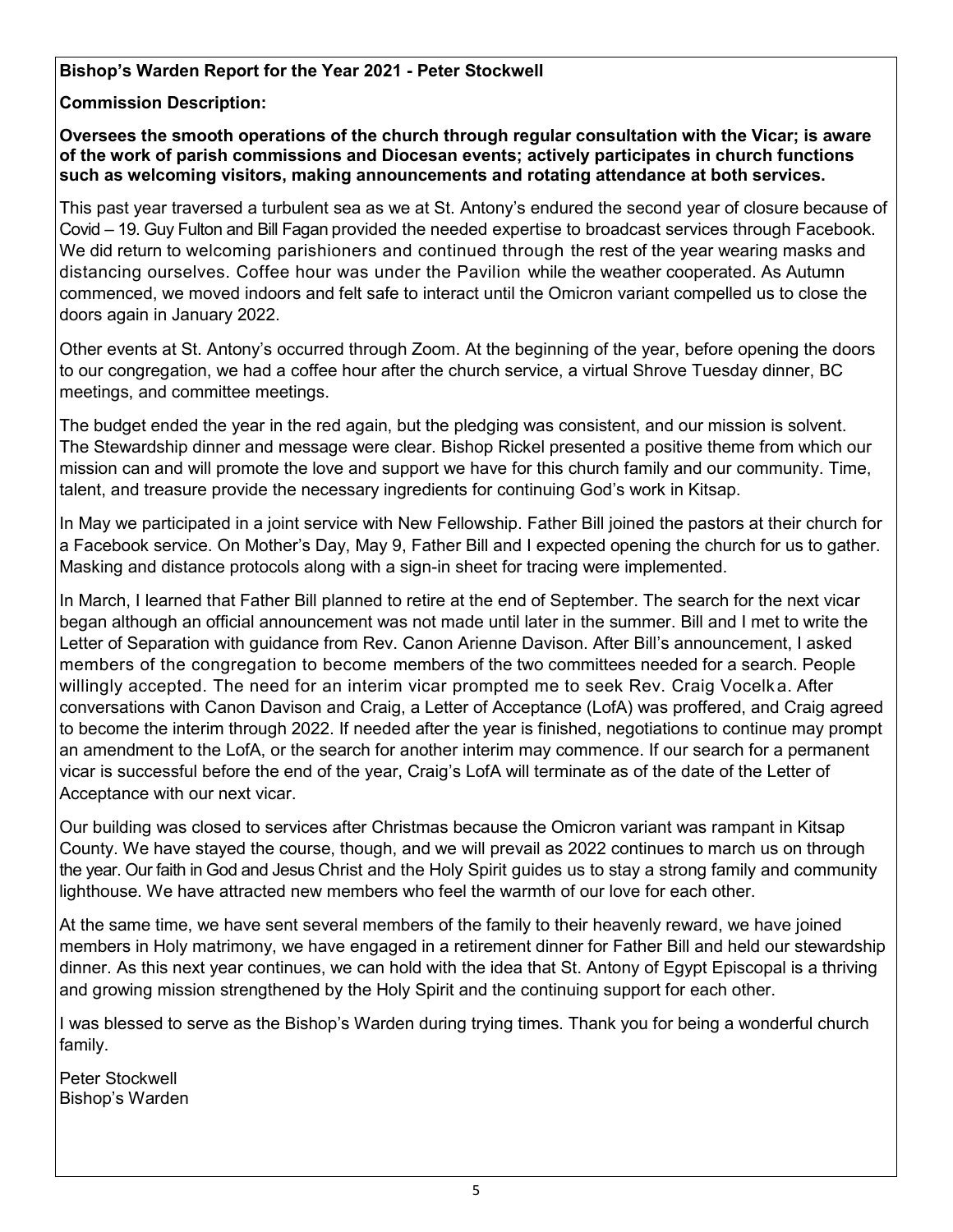#### **People's Warden Report for the Year 2021 - Penny Whitney**

*Position Description: Serves as liaison between congregants, Bishop's Committee, and priest, and addresses concerns and suggestions of parishioners regarding church matters. The Peoples' Warden is responsible for conducting annually the Mutual Ministry Review. The Peoples' Warden also supports the following commissions/functions that concern activities of the congregation and outreach to the greater community: Outreach, Welcoming, Parish Life, Faith Formation, Youth, and Lay Pastoral Care .*

For the past three years it has been my honor to serve as People's Warden for St. Antony's. Due to the Covid issue, most of the contact I've had with parishioners has been via telephone and get-well cards. When we could, our Pastoral Care team has provided meals to those who had need. During the past year I've contacted at least 19 folks to express care and concern and to determine if there was any help we could give.

During these times when we cannot meet in person, it can be very difficult to know who in our church needs help (or maybe just contact and an expression of interest and concern). By letting the interim vicar or people's warden know of a friend's need, you are helping us to do our jobs better than we could without your help.

Penny Whitney Peoples Warden

#### **Communications Report for the Year 2021 - Chelsea Reeder**

*Position Description: Coordinates our internal and external communications; such as publications, flyers, brochures, newsletter, bulletins, internal church publicity, advertising and website.* 

Communication was a good partnering committee to lead while doing Parish Life because to make announcements and make those in the church and community aware of events I just had to communicate it to myself.

Thank you everyone for supporting my time on the Bishop's Committee.

Chelsea Reeder Communications Commissioner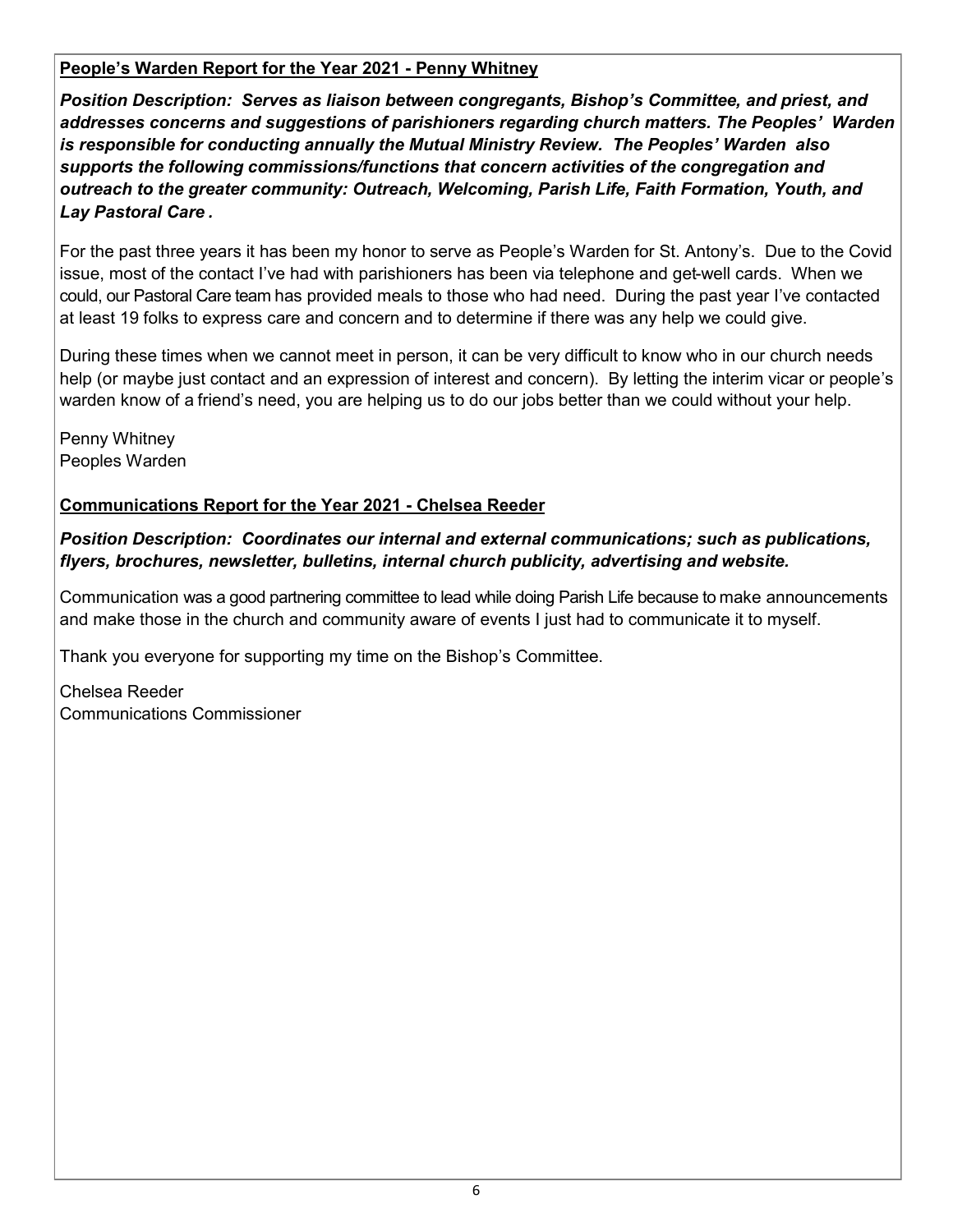#### **Environment Report for the Year 2021 - Dave Peterson**

*Position Description: Coordinates the upkeep of the church facilities and grounds: maintenance, repairs, and cleaning. Procures supplies necessary for these activities, including kitchen and restroom supplies. Researches, solicits, and implements ideas of change to the physical environment which aid in the creation of a loving, welcoming space that is conducive to the personal growth in Christ and opening the congregation to the service of others.*

We have had a crazy couple of years, 2021 was probably the craziest. When we went to on-line services and only had a few people were in the building, a lot of things got overlooked. We didn't have a lot of people here to work on our landscaping; it was mostly David Sorrell. When we got back in the building, things got noticed and we started working on things that needed extra work to get our property back in shape. Many thanks to the people who worked around the building; individuals and work parties that were organized. This last summer John Stockwell, Carrie Rivers, Mark Westin and myself got power out to the Event Shelter. We had several concerts and picnics held in the Event Shelter. Things we are working on: continue working on the landscaping, forming a landscaping committee, and more programs in the Event Shelter. I would like to give my support for the Playset that we are raising money for, it would be a good draw for young families that we need to have for our church membership

Dave Peterson Environment Commissioner

#### **Faith Formation (Youth) Report for the Year 2021 - Julie Sherwin**

This last year has been one with continued challenges for the continuing goal to foster the growth of faith in our youth. I want to thank all the parents, guardians, aunts, uncles, and grandparents who have stepped up in helping guide our youth in their faith journey. I wish I could say that this next year will offer fewer challenges, but with the new variants of Covid-19 we must continue to remain flexible knowing that this too will pass. With Godly play on hold and the nursery temporary closed, I have focused on increasing out outdoor options to make a dedicated space for our youth. We are roughly halfway to our initial goal for a playset which will allow children to get some energy out before and after services. I am thankful for all the donations so far and know we will reach our goal slow and steady. This playset also will help advertise to the world what we already know, St. Antony's of Egypt is a place for youth!

Going forward, I have a few goals to help the transition of returning to church and keeping the church connection strong in our youth. I hope the weather and restrictions allow for an outdoor Easter egg hunt and picnic. I also hope that as summer approaches we look into outdoor fun to at least get the youth back at the church. Come summer, I would like to look at events such as family camping trips or mini retreat which can create a more meaningful experience for our adolescent youth. I also pray that come fall, we can re-open the nursery and godly play.

Julie Sherwin Youth Faith Formation Commissioner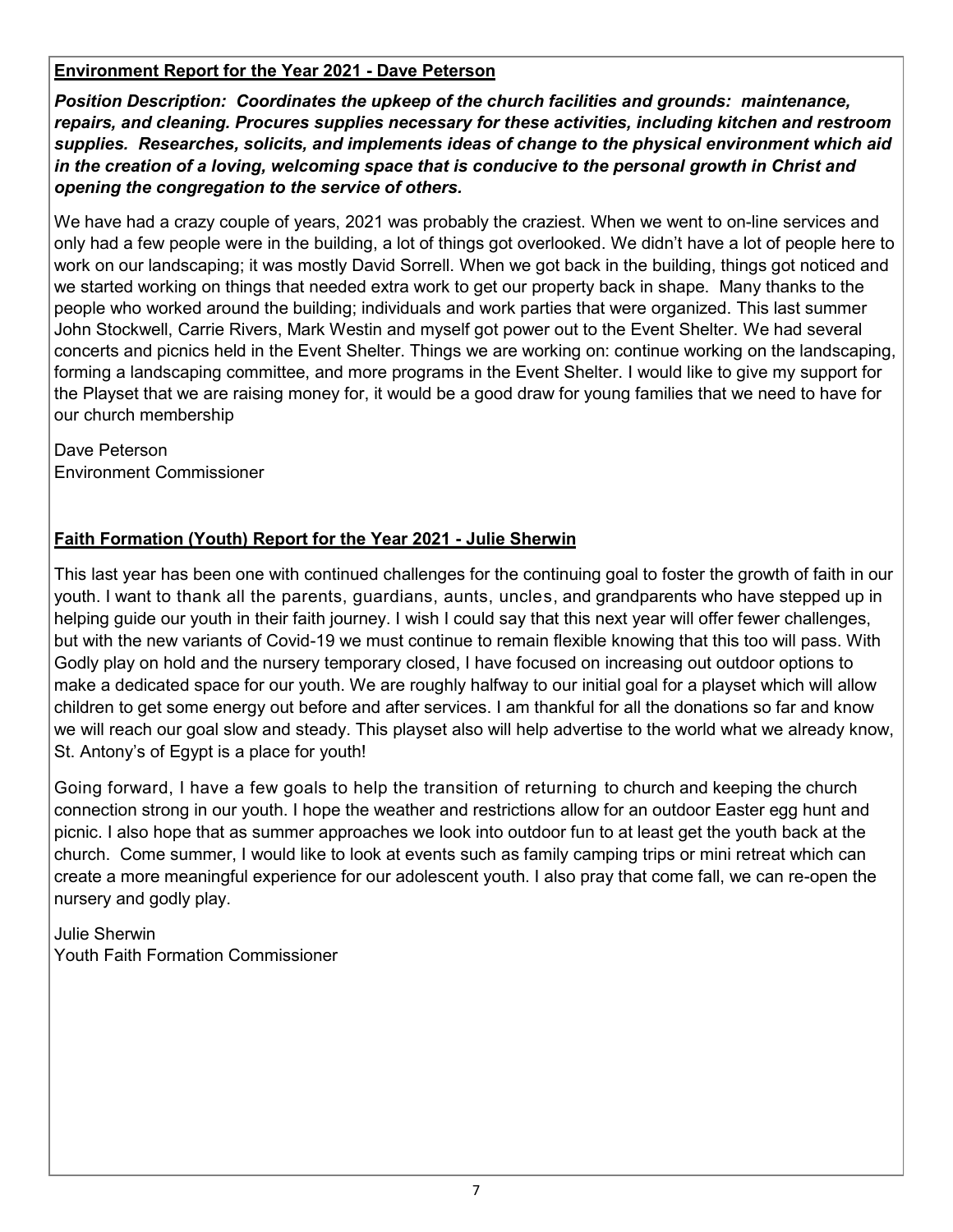#### **Faith Formation (Adult) Report for the Year 2021- Esther Osborne**

In October we began a Bible study at 9 a.m. on Sunday, between the 8:00 and 10:15 worship services. Beginning with the earliest letters of Paul, less than a generation after the Resurrection, we moved on to a study of the two different birth narratives during Advent. Beginning on January 9, the class will begin a study of Genesis, utilizing the New Collegeville Bible Commentary. Leadership will rotate among class members.

Adult Faith Formation would like to determine whether there is interest in either a midweek Morning or Evening Prayer session, or an in depth discussion of a contemporary issue such as the church's response to climate change or a Christian response to social inequality.

Esther Osborne Adult Faith Formation Commissioner

#### **Outreach Report for the year of 2021 - Loretta McGinley & Dee Perreira**

In the midst of the ongoing pandemic, St. Antony's continued to provide support to a variety of organizations outside our church doors. A committed group of parishioners met monthly via Zoom and approved donations to the following organizations:

*Coffee Oasis* (including support of their Back to School Program and Family Christmas Project)

*Kitsap Community Resources* (monthly support to their Kinship Program)

*Chaplain's on the Harbor* 

*Kathleen Sutton Fund* 

*ALIVE Shelter* 

*Episcopal Relief and Development* 

*FISHLINE* 

Fall Food Drive in support of the *Central Kitsap Food Bank* 

#### **Kitsap Rescue Mission**

*Charles Smith* for his mission work via his support agency, CTEN

In addition, Outreach supported the Mission to Seafarers ministry through participation in their Ditty Bag Project, which was a wonderful collaborative effort of many of our church members.

Guidance for appropriate use of the Brandenburg Fund was developed by the Outreach team and approved by the Bishop's Committee. The Outreach Team recommended approval of a \$1000 donation from that fund in support of the local Salvation Army, and it was approved by the BC.

One of the Outreach goals identified this year was to learn more about local needs and organizations that provide support. The Outreach Team met with representatives from Mission to Seafarers, the Kathleen Sutton Fund and Faith Episcopal Church, and arranged for speakers from the Coffee Oasis and Mission to Seafarers to speak during church services. Finding ways to collaborate with other churches in providing Outreach to the community was identified as one of our goals for 2022.

We are appreciative of the many ways our members provide outreach to others, and look forward to continued ways to serve in 2022.

Sincerely,

Loretta McGinley and Dee Perreira Outreach Co-Commissioners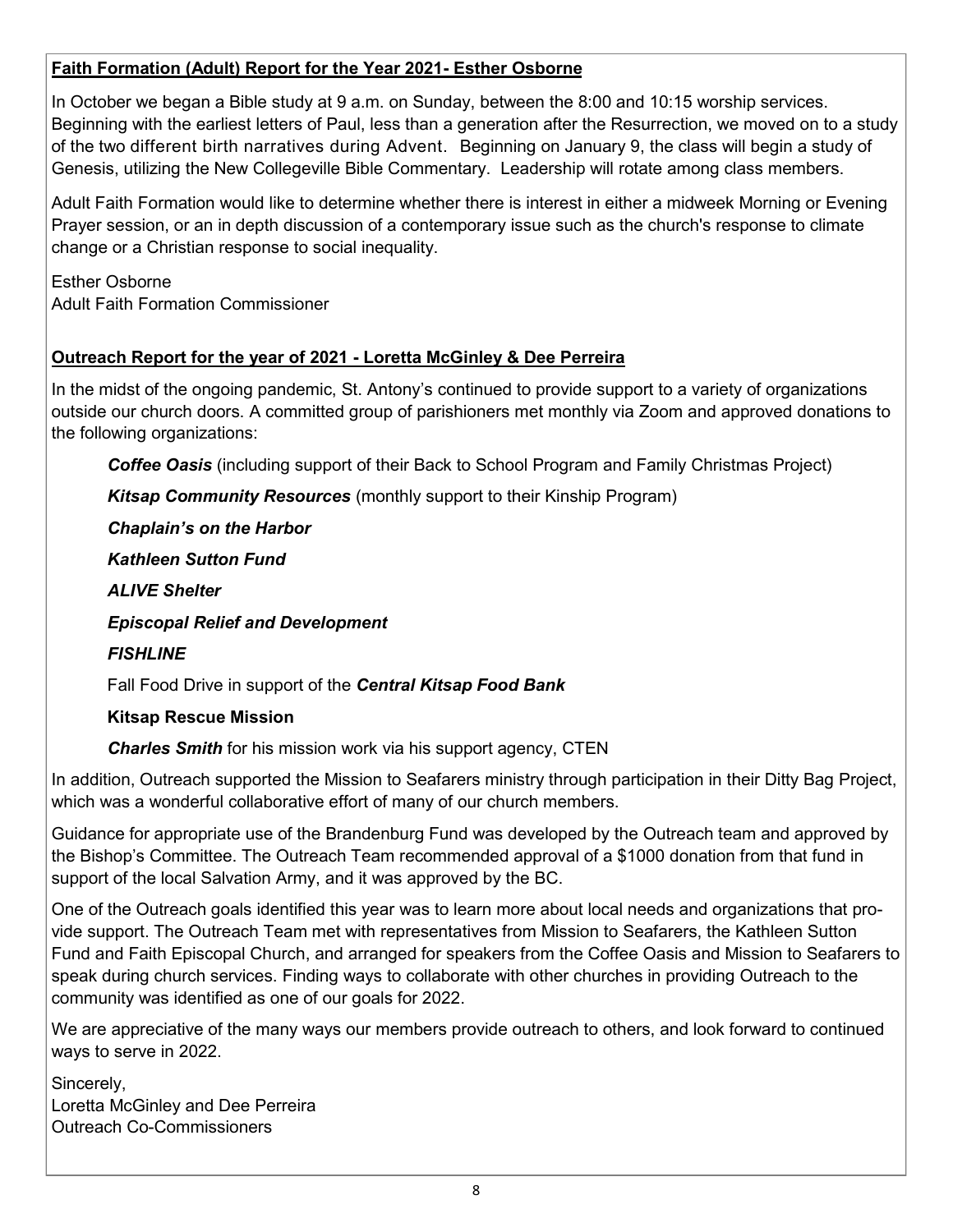#### **Parish Life Events Report for the year 2021 - Dave Peterson and Chelsea Reeder**

*Position Description: Plans, coordinates and provides information about parish social activities, such as: Neighborhood Ministry Groups, Sonshine Fellowship, Lenten Soup Suppers, Tony's Trekker's, Epiphany potluck, Shrove Tuesday pancake supper, summer picnic, Christmas Cookie Exchange, retreats, and special events. Helps with provision of lay pastoral care through, (1) oversight of the Lay Eucharist Visitor program, and (2) oversight of the Pastoral Care Team, scheduling monthly meetings to respond to pastoral care needs of the congregation (e.g. calls, visits, care cards, meals, transportation).* 

When I took over Parish Life as part of the Bishops Committee it seemed only to make sense to plan events to get our church family back together and in a safe way. I enjoyed the evening events under the event shelter as I know many of you did, too. We kicked it off with a southern styled potluck! Those who came enjoyed reconnection through conversation and good food. The Parish Life hosted many evening events, I think the greatest hit was the Luau with the very special treat of Dee's Hawaiian Hula performance. I also organized Father Bill Fulton's Farewell Dinner. I had that event semi-catered by Monica's Waterfront Bakery in old town Silverdale, they made the food while the Parish Life and other volunteers served, set-up, and helped in clean up. The farewell was an honor for me to organize and create such a memorable event for all who attended. The Trunk Or Treat had the best turn out that St. Antony's has had in previous years. Thank you to all who decorated their vehicles and passed out candy. We could tell the community had much fun!

Thank you everyone for supporting my time on the Bishop's Committee, it's been grand.

Chelsea Reeder Parish Life Commissioner

#### **Welcoming Report for the Year 2021 - Emily Nickerson**

**Position Description: Coordinates aspects of how we greet every person to our church, especially inviting, orienting, incorporating and transitioning newcomers to fully active members. We follow up with guests, provide welcome bags, coffee hour, pew cards, greeters and coordinate newcomers' events.** 

The Welcoming Group has been in a "wait and see" year due to COVID. As welcoming as St. Antony's is, it's a lot harder with masks on and six feet apart or ZOOM. So we have had to think outside the box.

- 1. We put together a new pamphlet that introduces everyone to St. Antony's. It is in the pew backs and talks about our local history as well as the story of St. Antony. We gathered every similar pamphlet from every Episcopal Church that we could find and put together the what we felt were the best pieces of all: Gather, Grow and Go in terms of worship services, study opportunities, and outreach.
- 2. We are revising the newcomer information sheet to get more information about a family's or individual's interests, skills and previous areas of participation in church activities, and most important, their needs.
- 3. With the New Year Sylvia Campbell has kindly offered to do a short biography of parishioners for the Glad Tidings each month. We have slips of paper with everyone who is in the 2021 Directory and Sylvia will draw one and contact that person to learn more about them. We are hoping that learning more about our congregation will lead to more connections.
- 4. Our biggest project is the creation of a new "in-house" photo directory. Peter Stockwell has offered to help photography and format. He will be at the church for several Sundays and can take family or individual pictures. However if you have a picture that shows you with a project, hobby or pets, that would be great. The directory hopefully will show who we are a member of St. Antony's and as a church.
- 5. Since we are thinking outside the box we welcome ideas from you. At least COVID has forced us to be a little more creative and every idea is important. Speak to Emily Nickerson, Sylvia Campbell, Kathy Avery, Penny Whitney, Carolyn Sorrell, and Tovi Andrews. And if you would like to be a part of this group, please feel free to join. Emily Nickerson, Welcoming Commissioner.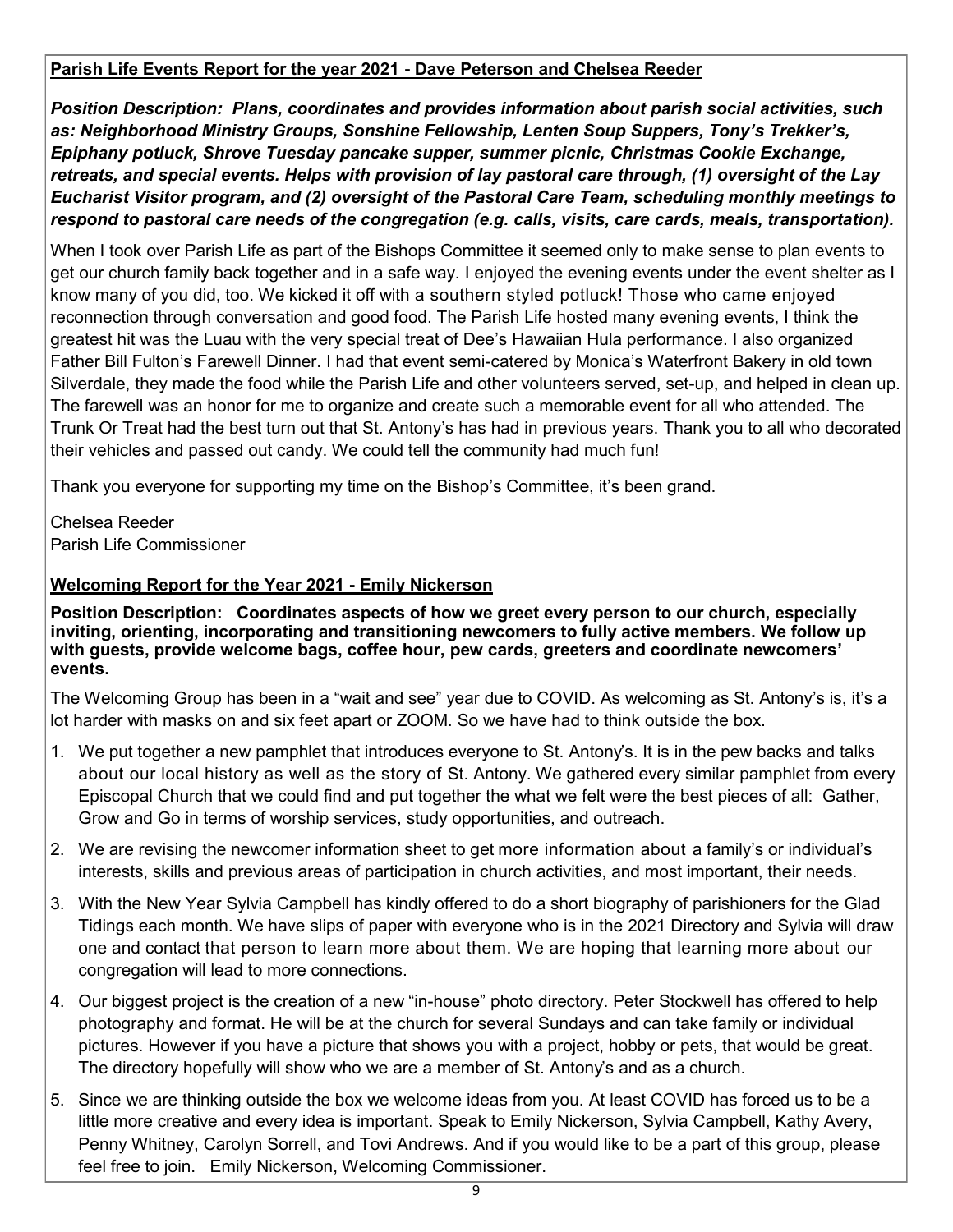#### **Youth Report for the year 2021**

**Position Description: Coordinates youth activities, as well as announces diocesan activities such as Junior High Youth Churchmen, High School Youth Churchmen, and Episcopal Youth Churchmen.** 

There was no youth representative for 2021.

#### **Ministry: Mission Work in Uganda Report for the year 2021 - Charles Smith**

#### **Ministry: Mission Work in Uganda**

#### **What has God called me here to do, and what am I doing to fulfill that call?**

God has called me here to support prison ministry. The interest in prison ministry continued to grow during 2021 by the grace of God. My role has been to be a stable, predictable influence in an unstable (covid) time. God has shown me how to encourage the team and provide direction based upon the experience He has given me through Kairos Prison Ministry. Others are getting excited about what we are doing, and God has inspired them to share that with those around them, which is growing the ministry. We are growing individually and as a team. I am eager to see how God will use us when we can go back inside the prison.

God continues to use my training and experience in computers. Both computer skills classes in Entebbe graduated (together) in 2021. The first computer skills class in Mugujai also graduated in 2021. The new class in Mugujai, and the classes in Ombachi (north Koboko) and Birijaku (west Koboko) are on pace to graduate in 2022. There is interest in the community, a desire for the program to grow. In Mugujai, some of the graduates are helping teach which is one of the goals.

#### **What were the major ministry accomplishments last year?**

- Continuing the Bible study for the prison ministry.
- Continuing to meet as a prison ministry team despite being locked out of the prison. A similar ministry by another faith-based organization but in southern Uganda has effectively gone away (no team left to resume the ministry) because they are not meeting. I am in northwest Uganda.
- Completing a study of the foundations of our faith with the prison ministry team.
- Following through on God's leads so that we maintained contact with the officers in charge of the prison, earning their trust.
- Sixteen computer skills graduates.

#### **Looking forward, what are the major ministry goals for this year?**

- Re-entering the prison. Currently predicted for January (after this report is due), but with Omicron that remains to be seen.
- Finish writing the Bible study plan for the gospel of Mark (focused on use in the prison).
- Coordinating with Kairos regarding growth of prison ministry in Uganda.
- Coordinating with prison ministry Zambia. The leader of that program is focused on crusades and want to conduct one in Uganda in 2022, but he has no plans for follow-up. That will be the role of the prison ministry I am helping to develop in Uganda.
- Helping to revive the Hope for Restoration Initiative (H4RI) prison ministry in southern Uganda.
- Graduating three more classes in computer skills and involving them in making this a sustaining ministry (where they instruct while I encourage).

#### **Anticipated (ministry) changes within the next 12 months.**

Nothing beyond what is noted in 'looking forward' above.

**Blog**: https://CharlesofStA.wordpress.com/

Charles Smith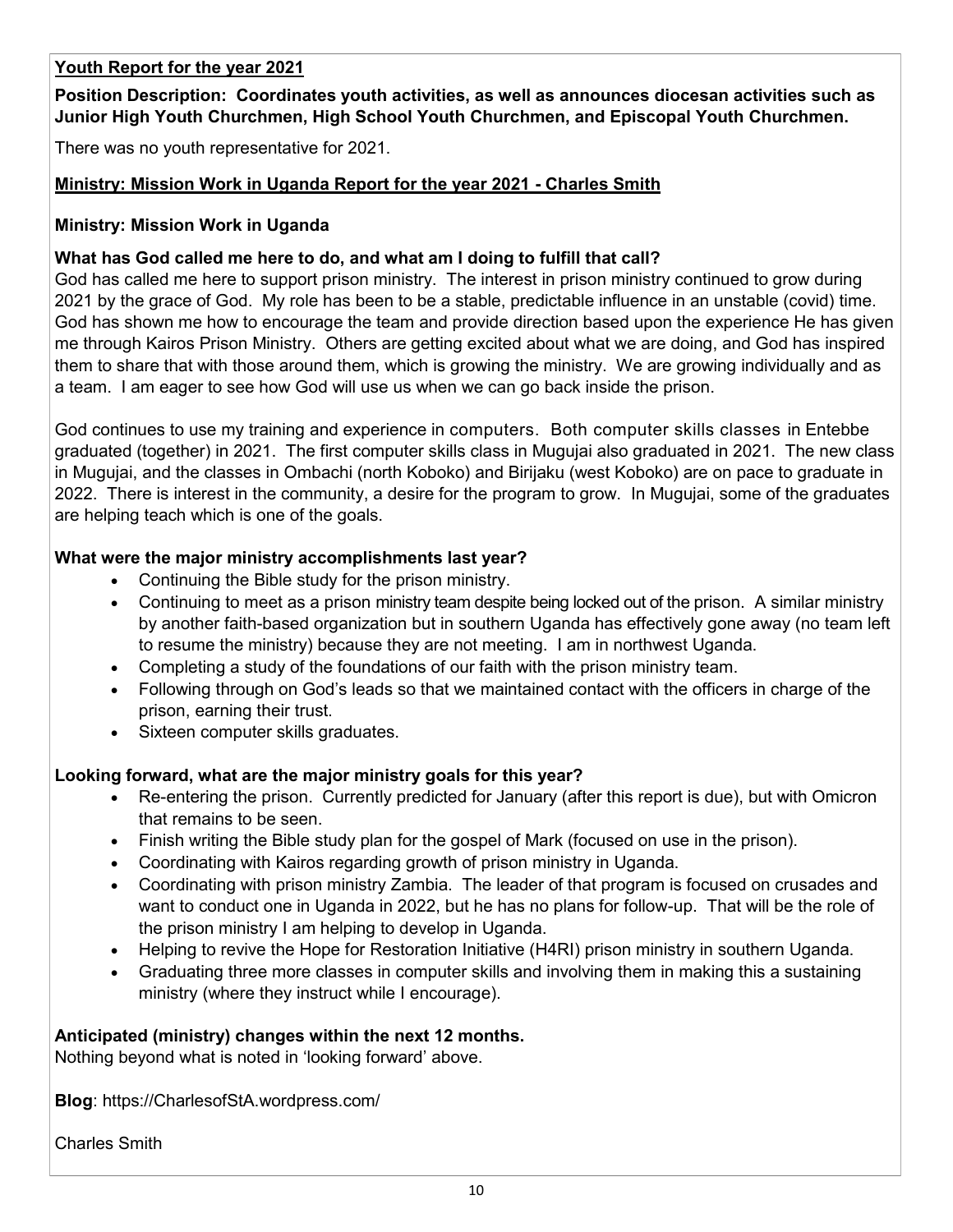| <b>ST. ANTONY'S ENDOWMENT FUNDS STATUS</b>                                                                                                                                                                | 10 January 2022                                                                                                                                                                                                 |
|-----------------------------------------------------------------------------------------------------------------------------------------------------------------------------------------------------------|-----------------------------------------------------------------------------------------------------------------------------------------------------------------------------------------------------------------|
| Fund for St. Antony's. Totals as of 31 Oct 2021                                                                                                                                                           |                                                                                                                                                                                                                 |
| ("Endowment Fund" is in the Diocese Investment Fund (DIF))                                                                                                                                                |                                                                                                                                                                                                                 |
| Initial principle given in Nov 2002 was \$2000.00                                                                                                                                                         |                                                                                                                                                                                                                 |
|                                                                                                                                                                                                           |                                                                                                                                                                                                                 |
| Value of fund in DIF as of 31 Oct 2021:                                                                                                                                                                   | \$9,568.66                                                                                                                                                                                                      |
| Principle amount as increased by CPI's:                                                                                                                                                                   | <u>- \$3,334.41</u>                                                                                                                                                                                             |
| Amount over principle now available:                                                                                                                                                                      | \$6,234.25                                                                                                                                                                                                      |
|                                                                                                                                                                                                           |                                                                                                                                                                                                                 |
| Fund for Outreach. Totals as of 31 Oct 2021                                                                                                                                                               |                                                                                                                                                                                                                 |
| ("Outreach Endowment Fund" is in the DIF)                                                                                                                                                                 |                                                                                                                                                                                                                 |
| Initial principle given in Dec 2004 was \$15,000.00                                                                                                                                                       |                                                                                                                                                                                                                 |
| Value of fund in DIF as of 31 Oct 2021                                                                                                                                                                    | \$40,388.59                                                                                                                                                                                                     |
| Principle amount as increased by CPI's:                                                                                                                                                                   | <u>- \$22,785.41</u>                                                                                                                                                                                            |
| Amount over principle now available:                                                                                                                                                                      | \$17,603.18                                                                                                                                                                                                     |
|                                                                                                                                                                                                           | The above amounts include the \$100.00 monthly donation supporting<br>the Lord's Neighborhood Diner through March 2021 when operations ceased.<br>They also include the \$1,000 donation to The Salvation Army. |
| Consumer Price Indexes (CPI) used:                                                                                                                                                                        |                                                                                                                                                                                                                 |
| 2.4% for year ending 31 Oct 2016                                                                                                                                                                          |                                                                                                                                                                                                                 |
| 3.0% for year ending 31 Oct 2017                                                                                                                                                                          |                                                                                                                                                                                                                 |
| 3.1% for year ending 31 Oct 2018                                                                                                                                                                          |                                                                                                                                                                                                                 |
| 2.2% for year ending 31 Oct 2019                                                                                                                                                                          |                                                                                                                                                                                                                 |
| 2.1% for year ending 31 Oct 2020                                                                                                                                                                          |                                                                                                                                                                                                                 |
| 6.5% for year ending 31 Oct 2021                                                                                                                                                                          |                                                                                                                                                                                                                 |
|                                                                                                                                                                                                           | Please consider leaving a bequest in your will to St. Antony's                                                                                                                                                  |
|                                                                                                                                                                                                           | where your gift will keep on giving in your memory.                                                                                                                                                             |
| (Bequests large or small provide for future ministries that contribute to a stronger faith community at St. Antony's.)                                                                                    |                                                                                                                                                                                                                 |
| "People have made at least a start at understanding the meaning of life when they plant shade trees<br>under which they know full well they will never sit."<br><b>Adapted from David Elton Trueblood</b> |                                                                                                                                                                                                                 |
| "For where your treasure is, there will be your heart also." Luke 12:34                                                                                                                                   |                                                                                                                                                                                                                 |
| Chris Crowson,<br><b>Endowment Board</b>                                                                                                                                                                  |                                                                                                                                                                                                                 |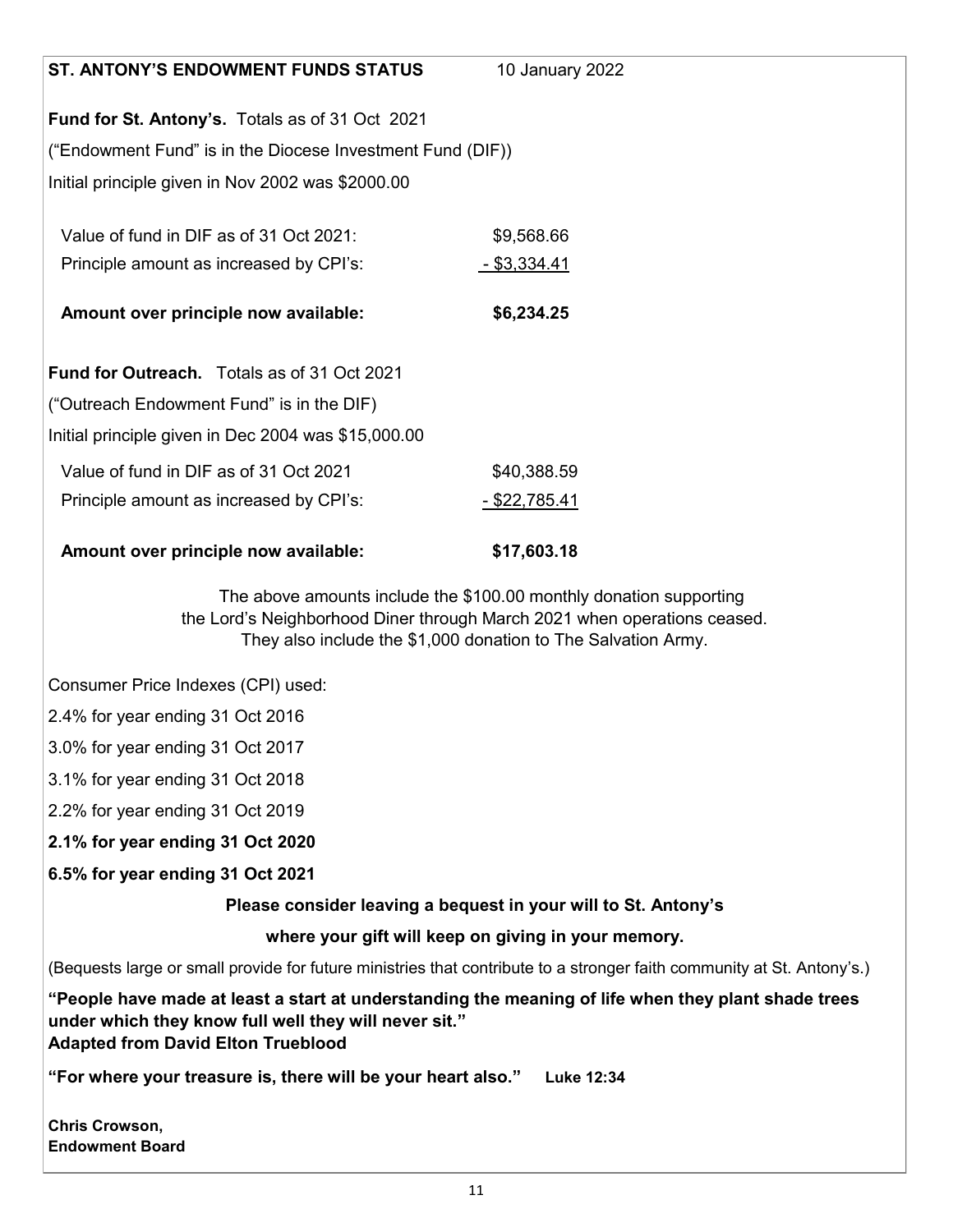| <b>2020 ALTAR GUILD FUND REPORT</b>                                         |            |  |
|-----------------------------------------------------------------------------|------------|--|
| <b>Checking Account Balance 12/31/2020</b>                                  | \$4,499.32 |  |
| Contributions                                                               | \$1995.48  |  |
| <b>TOTAL</b>                                                                | \$6,494.80 |  |
| <b>Expenditures</b>                                                         |            |  |
| Altar Flowers and supplies                                                  | \$463.17   |  |
| Lilies/palms                                                                | 66.25      |  |
| Poinsettias                                                                 | 366.04     |  |
| Worship supplies                                                            | 266.41     |  |
| <b>Sanctuary Candles</b>                                                    | 241.54     |  |
| Diocesan Dues & Gift                                                        | 100.00     |  |
| Gift for Fr. Bill Fulton                                                    | 262.81     |  |
| <b>TOTAL</b>                                                                | \$1,766.72 |  |
| Checking Account Balance 12/31/2021                                         | \$4,728.08 |  |
| Diocesan Investment Fund (last report 11/30/2001)<br>Respectfully submitted | \$7,093.40 |  |

Ruth Lindstrum, Altar Guild Fund Manager

#### **ALTAR GUILD REPORT**

As I read through my report from a year ago, I could almost just "ditto" it. However, on behalf of the Altar Guild / Flower Ministry, I do need to express my gratitude, thanks and appreciation for so much during 2021. We journeyed through changes and I know this pattern will continue but we are stronger and more resilient because of them; our faith is the guiding light.

As we bid a fond farewell to Fr. Bill, and welcome Fr. Craig as our Interim Priest, we continue to serve in our worship, be it in-person or virtually, with Thanks to God for the guidance and leadership provided. Deacon Bill has been a great source of help in taking care of Communion set-up between services when no member is present, thereby eliminating the need for a member to return between services to do this.

Our Flower Ministry has provided beautiful flowers for our altar and we thank everyone who has contributed in many forms. Your donations are most welcome to defray our costs as well as those made toward the Sanctuary Lamp each Sunday. Linda Robuck does marvelous work in maintaining the sign-ups and listings which are on a table in the Narthex. When we returned to "proper" bread for communion, Deacon Bill and Sarah Rogers stepped up to be the bakers of same. Thank you!

As always, please feel free to contact Ruth Lindstrum if you have questions, and especially if you are considering joining one of our guilds. We are delighted to welcome new members!

Blessings and thanks,

Ruth Lindstrum